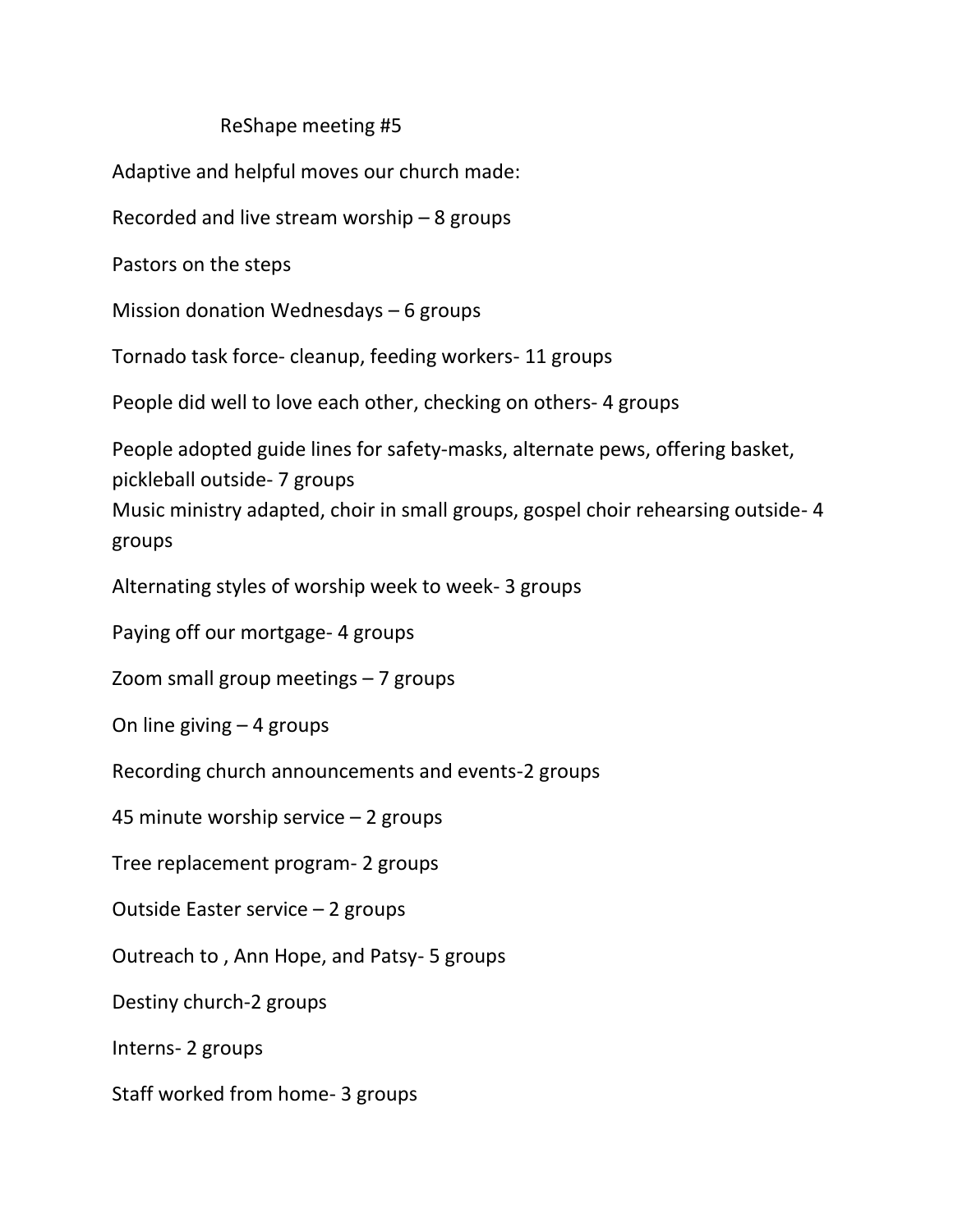Crinkle cups for communion- 3 groups

Drive-by birthday wishes for 90's celebrants- 1 group

Marvin's kids made adjustments  $-1$  group

Confronted with racism-1 group

What does this say about our Church?

Our number one answer is THAT WE ARE ADAPTABLE- 10 groups

We want to help the community around us, we have an amazing group of volunteers- 6 groups

We have "deep pockets" when needed and we value our financial giving- 5groups

We have a solid core of committed disciples, we cared about the safety and health of our church family

Things will work out because we trust in God

We are cautious about the ReShape program, many elderly members resistant to change

We are a church who needs connection, bring back the coffee time in the Atrium

We received mixed signals- masks were required during service, but handshakes and hugs OK?

Our church responded quickly to make changes needed in worship services

## Outdated perceptions:

That we will go back to the way we were because we are set in our ways- 6 groups

That we cannot be a church because we are not doing church "as usual"-5 groups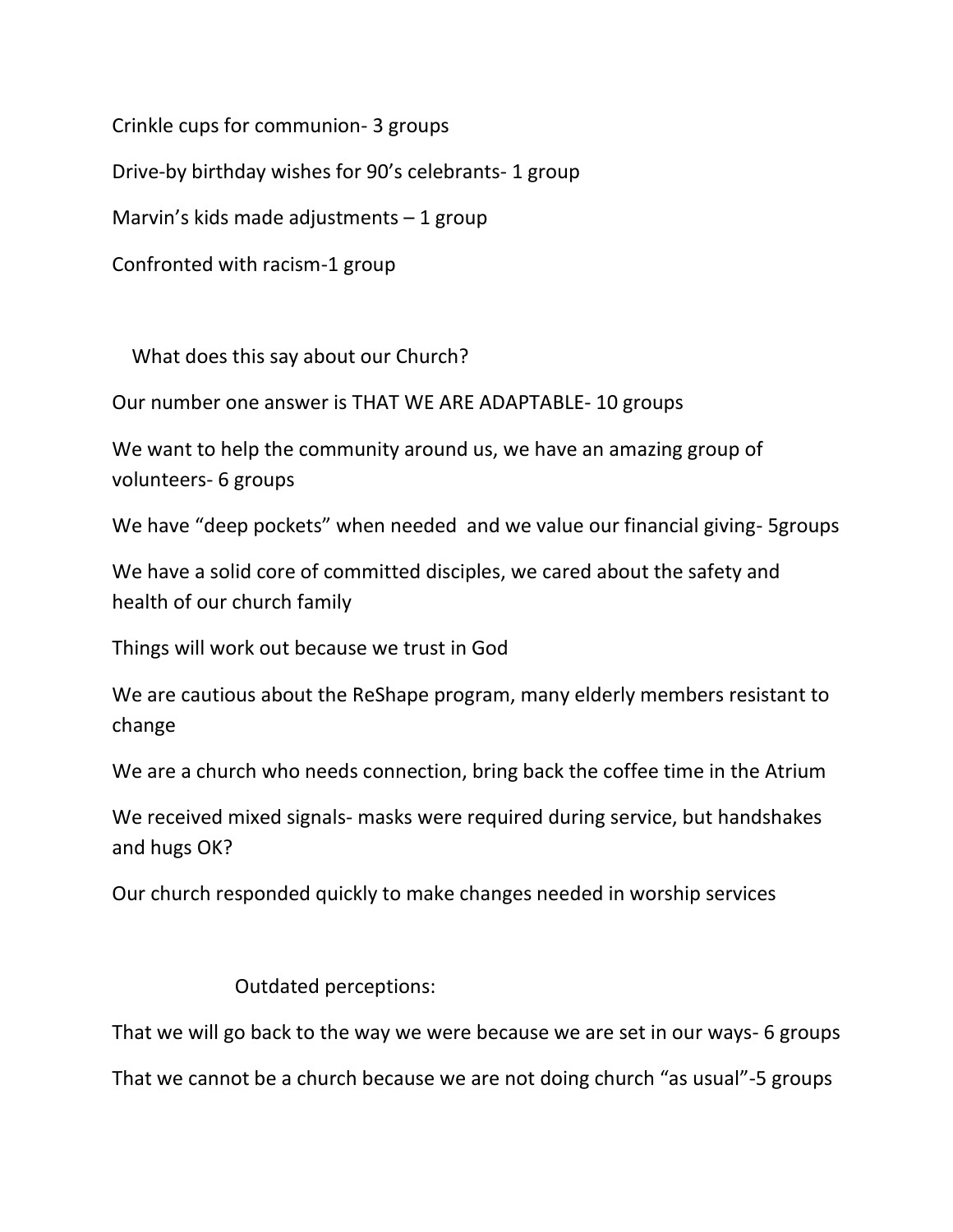That we may be limited financially, members would stop giving-2 groups

Not everyone will return to church once the pandemic is controlled -2 groups

The church leadership doesn't listen to us

Worship must be in person to be meaningful

Fellowship, bible study, circles would decline

The work of the church will not continue if everyone is not in the office "at the desk"

On-line services are streamed to members only

We do not do enough inter-generational

That we were "tapped out" because of time, talent, resources that are available-2 groups

## Updated Perceptions

We are adaptable, we can persevere- 6 groups

Commitment of disciples-4 groups

We are a church that has a major presence in the lives of our disciples and community-4 groups

We are able to hire and continue to build a strong staff- 2 groups

We have resources to share if the need arises- 2 groups

Our church can be accepting of everyone

We have a new appreciation of Todd and Shawna's leadership

I am learning that our church is: